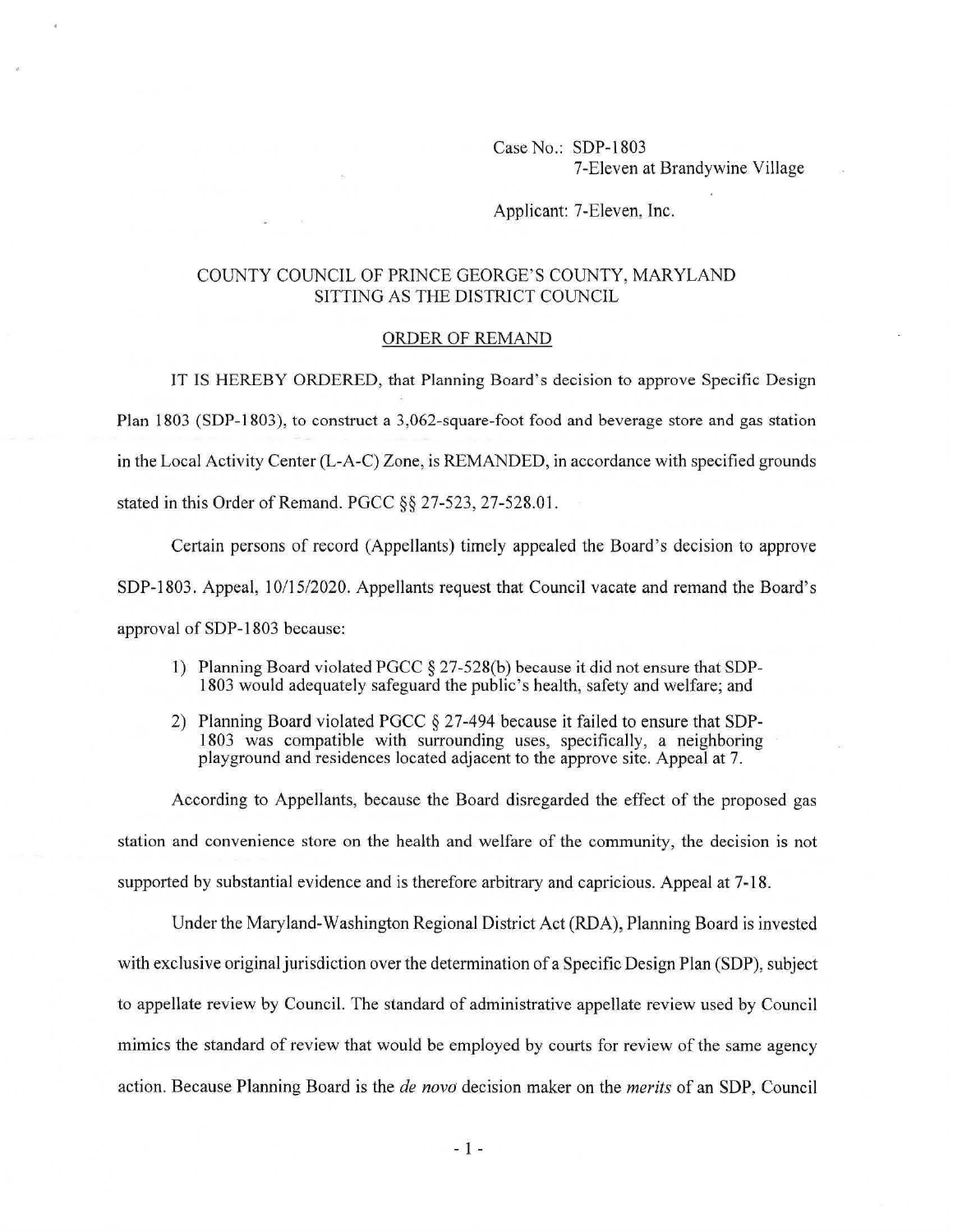may *not substitute* its judgment for that of the Board to approve an SDP. Council's review of the Board's decision to approve an SOP (as here), based on factual findings, and the application of law to those factual findings, is limited to determining if there is substantial evidence in the record as a whole to support the Board's findings and conclusions, and to determine if the Board's decision is based on an erroneous conclusion of law. Council must affirm the Board's decision if there is sufficient evidence such that a reasoning mind reasonably could have reached the factual conclusion the Board reached. Moreover, since the approval of an SDP is a matter committed to the discretion and expertise of the Board, the decision receives a higher level of deference than the Board's legal conclusions or factual findings, and Council may only reverse the Board's decision if it is arbitrary and capricious. *Cnty. Council of Prince George 's Cnty. v. Zimmer Dev. Co.,* 444 Md. 490, 570-576, 120 A.3d 677, 725-729 (2015). Arbitrary and capricious means "unreasonably or without a rational basis;" "founded on prejudice or preference rather than on reason or fact;" and "characterized by or guided by unpredictable or impulsive behavior, ... contrary to the evidence or established rules of law." *Cty. Council of Prince George 's Cty.* v. *FCW Justice, Inc.,*  238 Md. App. 641, 193 A.3d 241 (2018) (quoting *Harvey* v. *Marshall,* 389 Md. 243, 884 A.2d 1171 (2005)).

If the administrative appellate review used by Council mimics the standard of review employed by courts to determine whether the Board's findings and conclusions are supported by the record, [Council) must be in a position to review findings and conclusions that are sufficiently specific. *Tron v. Prince George 's Co.,* 69 Md. App. 256, 270-72, 517 A.2d 113 (1986). The appellate courts of this State have repeatedly held that if agency decisions are not sufficiently clear to allow for meaningful appellate review or fail to reflect findings or reasons, then the appropriate remedy is to remand the matter to the agency for the purpose of correcting the deficiency.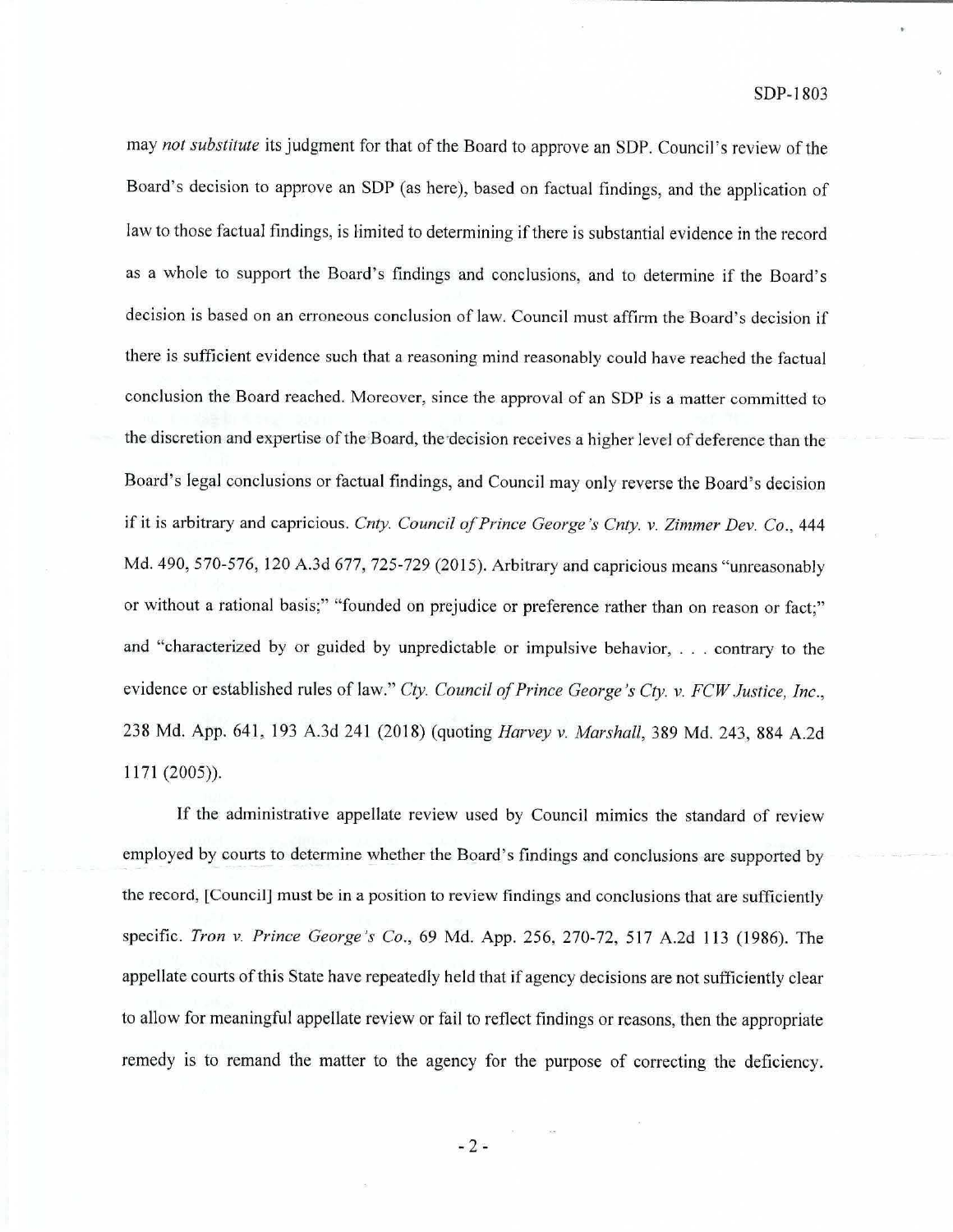*Montgomery Co. v. Stevens,* 337 Md. 4 71, 486, 654 A.2d 877 (1995); *Atlantic Venture, Inc. v. Supervisor of Assessments of Baltimore City,* 94 Md. App. 73, 84, 615 A.2d 1210 (1992); *Colao v. County Council of Prince George's Co.,* I 09 Md. App. 431 , 454, 675 A.2d 148 (I 996). *See also Harrison v. PPG Industries, Inc.,* 446 U.S. 578, 594, 100 S. Ct. 1889, 1898, 64 L. Ed. 2d 525, 538(1980) ("court is not without recourse in the event it finds itself unable to exercise informed judicial review because of an inadequate administrative record. In such a situation, [the] court may always remand a case to the agency for further consideration."); *Ford Motor Co. v. Labor Board,*  305 U.S. 364, 373, 83 L. Ed. 221, 59 S. Ct. 301 (1939) ("It is familiar appellate practice to remand causes for further proceedings without deciding the merits, where justice demands that course in order that some defect in the record may be supplied. Such a remand may be made to permit further evidence to be taken or additional findings to be made upon essential points.").

Having reviewed the record, including consideration of oral arguments, Council is not positioned to conduct meaningful administrative appellate review of the Board's decision to approve SDP-1803. The Board, as the *de nova* decision maker on the *merits* of SDP-1803, should, in the first instance, sufficiently address issues raised below by Appellants. Application Case File-SDP-1803, (7/16/2020, Tr.), PGCPB No. 2020-131 , Appeal, 10/15/2020, (11/9/2020, Tr.).

Council will not vacate the Board's decision to approve SDP-1803. Instead, without deciding the merits of. the appeal, Council will remand SDP-1803 to the Board for further consideration.

On remand, the Board shall make findings and conclusions that are sufficiently specific on the following:

> 1. The applicability of PGCC  $\S 27-528(b)$  during review and approval of SDP-1803. Findings and conclusions shall address and resolve health and safety issues raised below by Appellants in accordance with PGCC § 27-528(b).